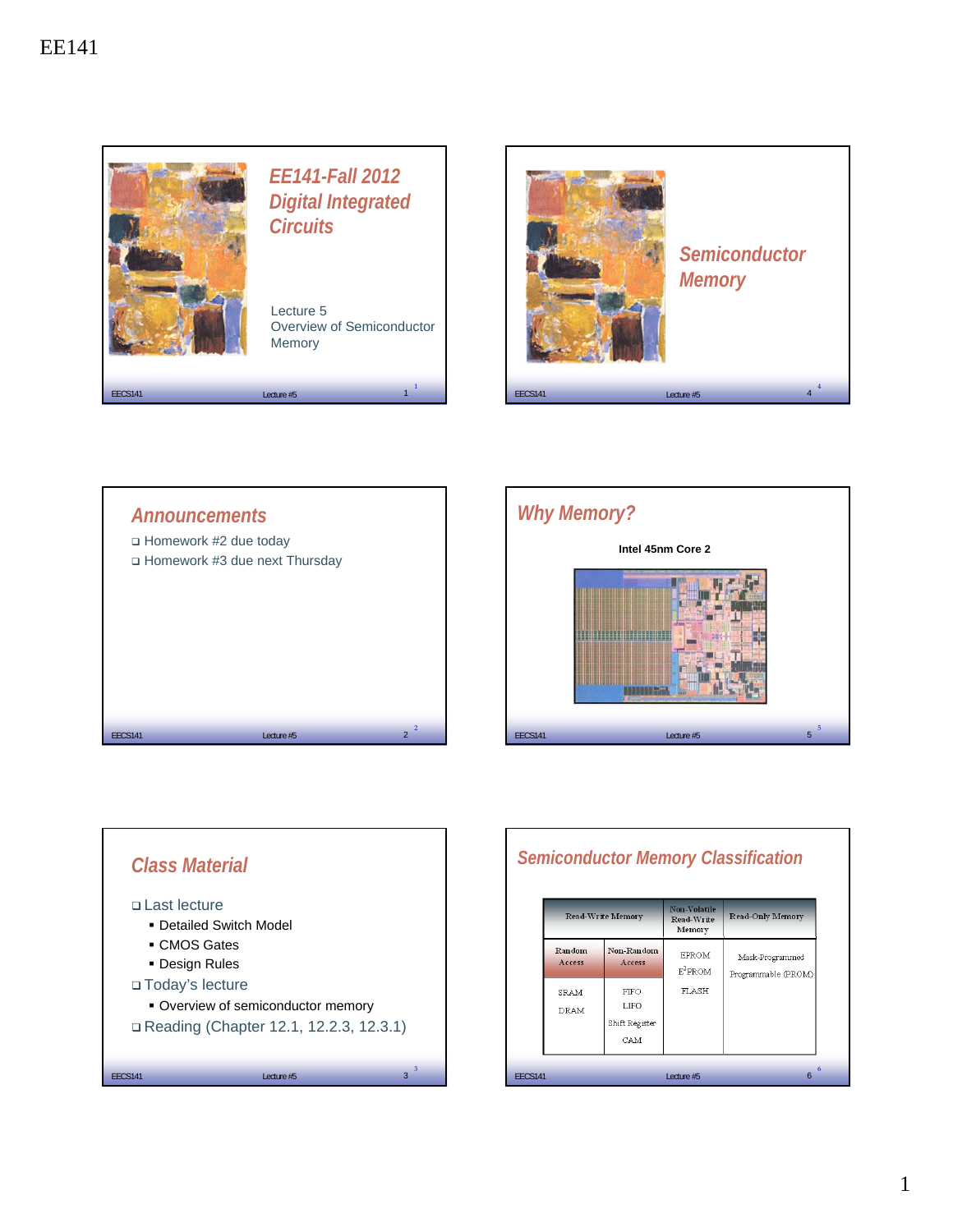









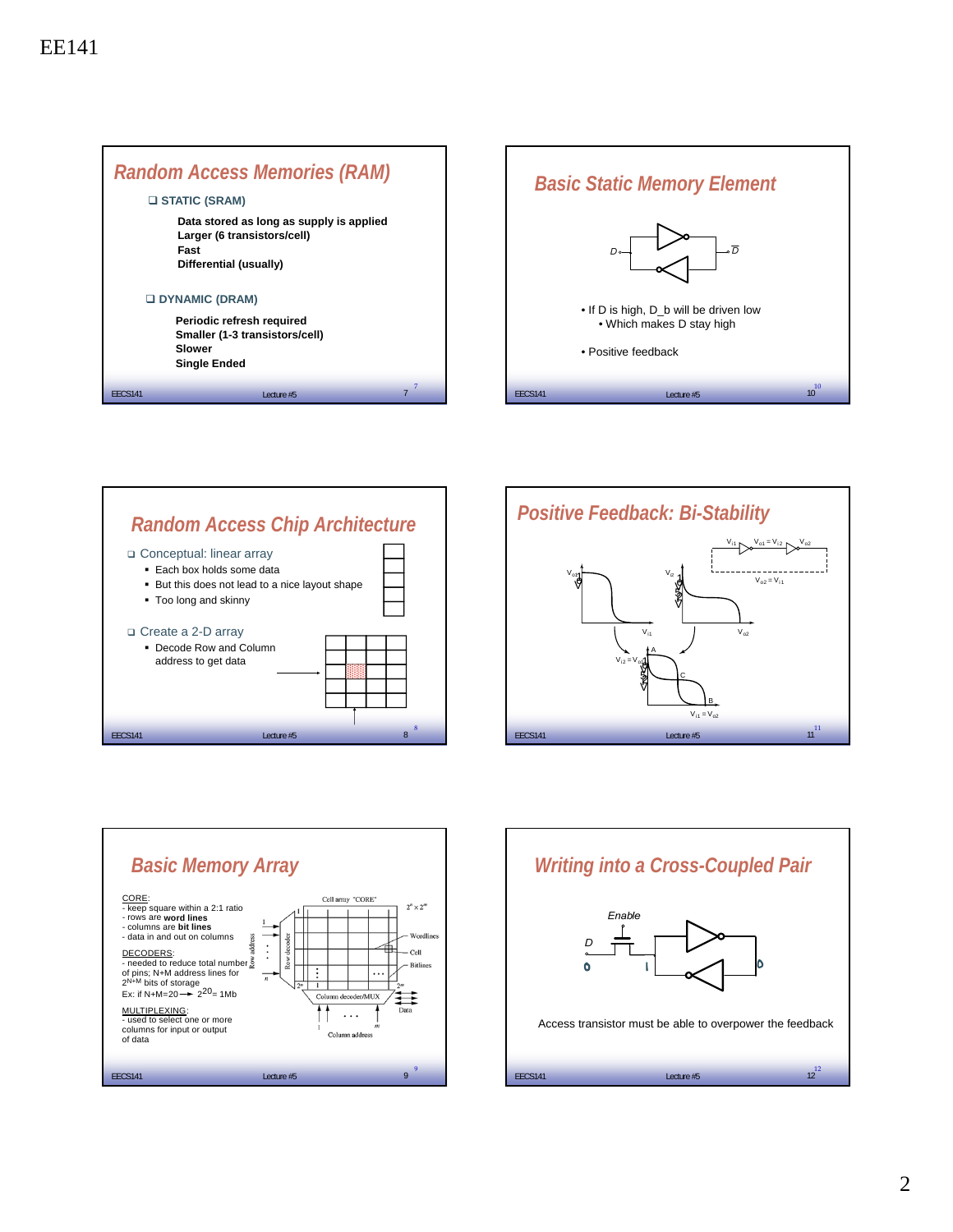

|                | <b>SRAM Array Layout</b> |   |   |   |  |   |   |   |   |          |
|----------------|--------------------------|---|---|---|--|---|---|---|---|----------|
|                | R                        | R | R | R |  | R | Я | R | Я |          |
|                |                          |   |   | ĸ |  |   |   | ĸ | R |          |
|                |                          |   | R | R |  | R | Я | R | Я |          |
|                |                          |   | В | В |  |   |   | K | ≻ |          |
|                |                          |   |   |   |  |   |   |   |   |          |
| <b>EECS141</b> | Lecture #5               |   |   |   |  |   |   |   |   | 16<br>16 |